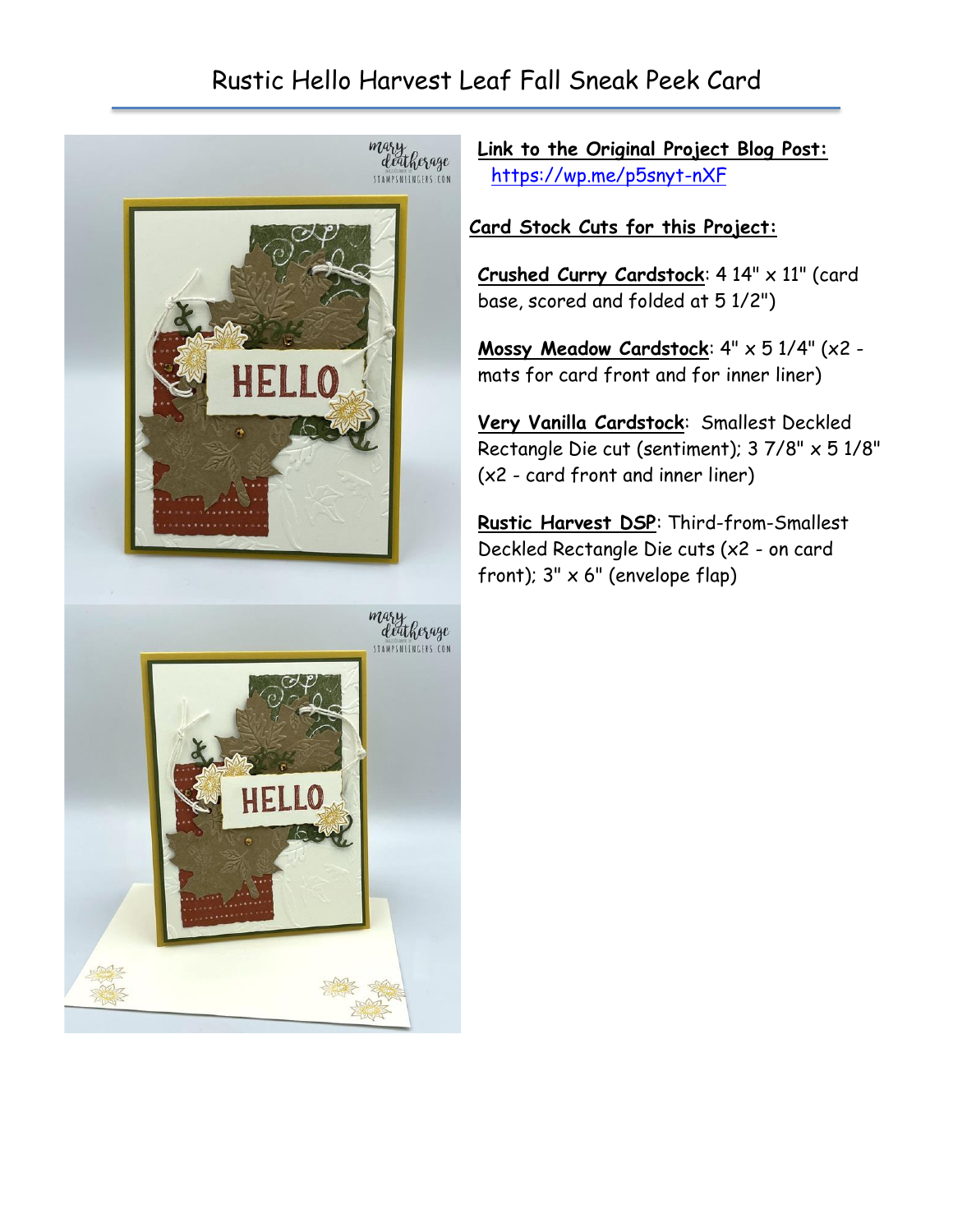## **Instructions for this Project**:

- 1. Emboss one of the 3 7/8" x 5 1/8" pieces of Very Vanilla cardstock in the *Leaf Fall 3D Embossing Folder.*
- 2. Use Liquid Glue to adhere the embossed panel to one of the  $4'' \times 51/4''$  pieces of Mossy Meadow cardstock.
- 3. Use the third-from-smallest *Deckled Rectangles* Die to cut out two rectangles from the *Rustic Harvest DSP*.
- 4. Use Liquid Glue to adhere the die cut rectangles to the card front.
- 5. Emboss two of the kraft leaves from the *Leaf Labels & Amber Gems Combo Pack* in the *Leaf Fall 3D Embossing Folder.*
- 6. Run a length of Very Vanilla Baker's Twine thru the hole in each leaf.
- 7. Use Liquid Glue to adhere the two leaves to the card front.
- 8. On a piece of very Vanilla cardstock stamp the *Hello Harvest* sentiment in Cajun Craze.
- 9. Use the smallest *Deckled Rectangles Die* to cut out the sentiment.
- 10. Use the Crushed Curry Stampin' Write Marker to "edge" the die cut.
- 11. Use Stampin' Dimensionals to adhere the sentiment onto the card front.
- 12. Use the three small dies from the *Rustic Pumpkin Dies* to cut out three Mossy Meadow tendrils.
- 13. Use Liquid Glue to adhere them to the card front.
- 14. On a piece of Very Vanilla stamp the small flower from *Hello Harvest* three times in Crushed Curry.
- 15. Use the matching die from the *Rustic Pumpkin Die* set to cut out the three flowers.
- 16. Use Stampin' Dimensionals to adhere the two flowers on the left.
- 17. Use Liquid Glue to adhere the third flower to the corner of the sentiment.
- 18. Add three of the smaller Amber Gems from the new Leaf *Label & Amber Gem Combo Pack.*
- 19. On the second 3 7/8" x 5 1/8" pieces of Very Vanilla cardstock stamp the Crushed Curry flowers from *Hello Harvest*.